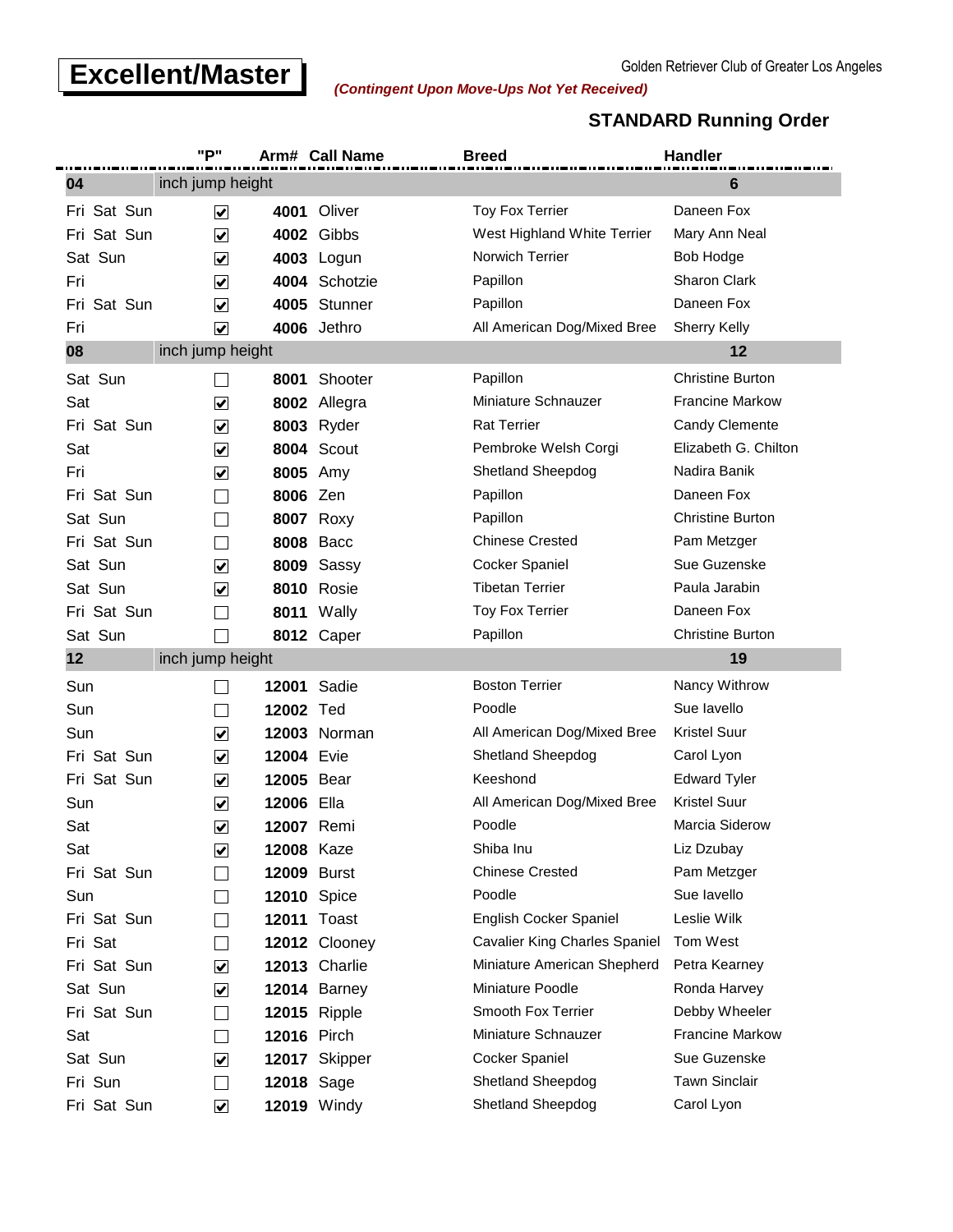| 16          | inch jump height     |                     |                       |                               | 25                      |
|-------------|----------------------|---------------------|-----------------------|-------------------------------|-------------------------|
| Fri Sat Sun |                      | 16001               | Sami                  | Miniature American Shepherd   | Jeanette Ivie           |
| Sat Sun     | $\blacktriangledown$ | 16002 Cody          |                       | Australian Shepherd           | Cheri Stone             |
| Sat         | $\blacktriangledown$ | <b>16003 Dixie</b>  |                       | Labrador Retriever            | Ellen R. Green          |
| Fri Sat Sun |                      |                     | 16004 Beckett         | <b>Border Collie</b>          | Sonja Donaldson         |
| Sat         | $\blacktriangledown$ | <b>16005</b> Apple  |                       | Golden Retriever              | Diane Schlesinger       |
| Sun         |                      | 16006 Luc           |                       | Pyrenean Shepherd             | Dorothy Diehl           |
| Sat         |                      | 16007 Todd          |                       | Nova Scotia Duck Tolling Retr | Kim Simons              |
| Sat         | $\blacktriangledown$ | <b>16008 Stella</b> |                       | <b>Border Collie</b>          | Cary Harrison           |
| Fri         |                      |                     | 16009 DabbaDo         | Miniature American Shepherd   | <b>KC Cooper</b>        |
| Fri Sat Sun | $\blacktriangledown$ |                     | 16010 Whiskey         | Australian Shepherd           | Anne Graumann           |
| Sun         | $\sim$               | 16011               | Gypsy                 | Keeshond                      | Linden Johnson          |
| Fri Sat Sun | $\blacktriangledown$ |                     | 16012 Frankie         | Labrador Retriever            | <b>Colleen Thurston</b> |
| Fri Sat Sun | $\blacksquare$       |                     | <b>16013 Teddy</b>    | Keeshond                      | Carol Blair             |
| Sat Sun     |                      |                     | <b>16014</b> Ki (kee) | Australian Shepherd           | Diane Mead              |
| Fri Sat Sun |                      |                     | 16015 Champion        | All American Dog/Mixed Bree   | Leslie Wilk             |
| Sat         | $\blacktriangledown$ | 16016 Zoe           |                       | <b>Bearded Collie</b>         | Pam Remark              |
| Fri         | $\blacktriangledown$ | <b>16017</b> Ninja  |                       | <b>Border Collie</b>          | <b>Sherry Kelly</b>     |
| Fri Sat Sun |                      |                     | 16018 Emma            | Keeshond                      | Patti Voyles            |
| Fri Sat Sun |                      | 16019 Nikki         |                       | Miniature American Shepherd   | Jeanette Ivie           |
| Fri Sat Sun | $\blacktriangledown$ | 16020 Rio           |                       | Golden Retriever              | Teri Chang              |
| Fri Sat Sun |                      | 16021 Loki          |                       | Keeshond                      | Carol Blair             |
| Fri Sat Sun | $\blacktriangledown$ |                     | 16022 Trillian        | Australian Shepherd           | Katrina Parkinson       |
| Fri Sat Sun |                      | 16023 Zasu          |                       | <b>Border Collie</b>          | Miki Shannon            |
| Fri Sun     |                      | 16024 Echo          |                       | Keeshond                      | <b>Tawn Sinclair</b>    |
| Sun         |                      |                     | 16025 Beckett         | Pumi                          | <b>Barbara Miller</b>   |
| 20          | inch jump height     |                     |                       |                               | 39                      |
| Sun         |                      | <b>20001</b> Iris   |                       | Portuguese Water Dog          | Susan Cucura            |
| Fri Sat Sun |                      | <b>20002</b> Joule  |                       | Vizsla                        | Dixie Hambrick          |
| Sat Sun     | $\Box$               | 20003 Rudy          |                       | Australian Shepherd           | Fran Fleck              |
| Sat         |                      |                     | 20004 Pimms           | Vizsla                        | <b>Carol Keller</b>     |
| Sun         |                      | <b>20005</b> Augie  |                       | Australian Shepherd           | Monica Nolan            |
| Sat Sun     |                      |                     | 20006 Bacon           | <b>Border Collie</b>          | <b>Tracy Golden</b>     |
| Fri Sat     |                      | 20007 Izzy          |                       | Australian Shepherd           | Stephanie Nishimoto     |
| Sat Sun     | $\blacktriangledown$ | 20008 Toby          |                       | Australian Shepherd           | Leslie Reagan           |
| Fri Sat Sun |                      | 20009 Elton         |                       | Golden Retriever              | Julia Wolfe             |
| Fri Sat Sun |                      |                     | 20010 Fusion          | Australian Shepherd           | Ann Grimes              |
| Sat Sun     |                      | 20011               | Jordache              | <b>Border Collie</b>          | JJ Birkenshaw           |
| Fri Sat Sun |                      |                     | 20013 Zooom           | Australian Shepherd           | George Stupar           |
| Sun         |                      |                     | 20014 Cashel          | <b>Border Collie</b>          | Lilyan Carew            |
| Sat         |                      | 20015 Reef          |                       | Portuguese Water Dog          | Sandra Ulrich           |
| Sat         | $\blacktriangledown$ | 20016 Koa           |                       | Golden Retriever              | Joanne Sato             |
| Fri Sat     |                      | <b>20017</b> Juice  |                       | Golden Retriever              | Teri Chang              |
| Sat Sun     |                      |                     | 20018 Duane O         | Labrador Retriever            | Janet Brown             |
| Fri Sat Sun |                      |                     | 20019 Mr. Magoo       | Portuguese Water Dog          | <b>Heather Kelly</b>    |
| Fri Sat Sun |                      | 20020 Score         |                       | All American Dog/Mixed Bree   | Teresa Rodney           |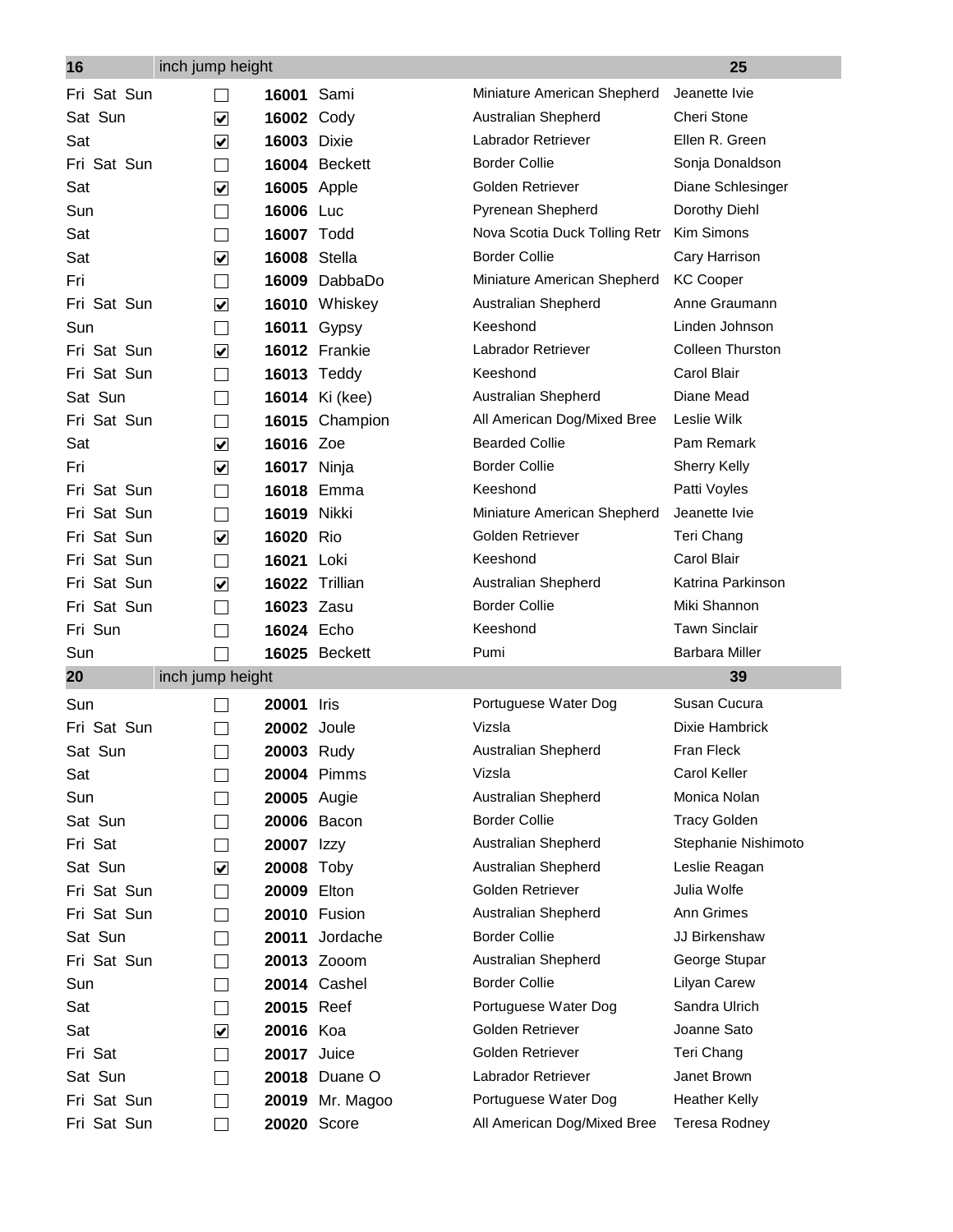| Sat Sun     |                             |             | <b>20021 Remedy</b>  | Labrador                     | Ellen R. Green           |
|-------------|-----------------------------|-------------|----------------------|------------------------------|--------------------------|
| Sat Sun     |                             | 20022 Busy  |                      | Portuguese Water Dog         | Susan Cucura             |
| Sat         |                             | 20023 X     |                      | <b>Belgian Tervuren</b>      | <b>Judy Turner</b>       |
| Sat         |                             | 20024 Pilot |                      | <b>Border Collie</b>         | Sharon Pogue             |
| Fri Sat Sun | $\mathcal{L}$               | 20025 Teak  |                      | <b>Border Collie</b>         | Margie Hanlon            |
| Sat Sun     | $\blacktriangledown$        | 20026 Ukon  |                      | German Shepherd Dog          | Cynthia Binder           |
| Fri Sat Sun | $\mathcal{L}$               | 20027 Cady  |                      | Australian Cattle Dog        | Helen Springut           |
| Fri Sat Sun | $\mathcal{L}$               |             | 20028 Rumor          | Vizsla                       | Debby Wheeler            |
| Fri Sat Sun | $\mathcal{L}$               | 20029 Opus  |                      | Australian Shepherd          | <b>Curt Uritz</b>        |
| Sat Sun     |                             | 20030 Trix  |                      | <b>Border Collie</b>         | Denise Roteman           |
| Sat Sun     | $\blacktriangledown$        |             | 20031 Doogie         | <b>Border Collie</b>         | <b>Tracy Golden</b>      |
| Sat Sun     | $\mathcal{L}_{\mathcal{A}}$ |             | 20032 Susie-K        | Australian Shepherd          | Leslie Reagan            |
| Sun         |                             |             | 20033 Spyder         | <b>Flat-Coated Retriever</b> | <b>Christine Coleman</b> |
| Fri Sat Sun |                             |             | 20034 Mr. Quinn      | Australian Shepherd          | George Stupar            |
| Fri Sat Sun | $\sim$                      |             | <b>20035 Cecllia</b> | Golden Retriever             | Julia Wolfe              |
| Sat         |                             | 20036 Fargo |                      | Vizsla                       | <b>Carol Keller</b>      |
| Fri Sat Sun |                             |             | 20037 Zipper         | Australian Shepherd          | Ann Grimes               |
| Sun         |                             | 20038 Roma  |                      | Australian Shepherd          | Nancy Giltner            |
| Fri         |                             | 20039 Red   |                      | All American Dog/Mixed Bree  | Margery Zweizig          |
| Sat Sun     |                             | 20050 JJ    |                      | Golden Retriever             | Jennifer Killinger       |
| 24          | inch jump height            |             |                      |                              | 9                        |
| Sat         |                             | 24001       | Jif                  | Weimaraner                   | Lori Barbee              |
| Sat Sun     |                             |             | 24002 Maverick       | Labrador Retriever           | <b>Billy Bell</b>        |
| Sat Sun     | $\mathcal{L}$               | 24003 Brew  |                      | Golden Retriever             | Teri Chang               |
| Fri Sat Sun | $\mathcal{L}$               |             | 24004 Diamond        | Belgian Sheepdog             | Nici Parker              |
| Sat         | $\sim$                      | 24005 Maui  |                      | Golden Retriever             | Joanne Sato              |
| Sat         | $\sim$                      |             | 24006 Audrey Rose    | Weimaraner                   | Lisa Shapiro             |
| Fri Sat Sun | $\mathcal{L}$               | 24006 Dare  |                      | Labrador Retriever           | Janelle Fuchigami        |
| Fri Sun     |                             |             | 24007 Audrey Rose    | Weimaraner                   | Lisa Shapiro             |
| Sat         |                             |             | 24008 Sterling       | Weimaraner                   | Lori Barbee              |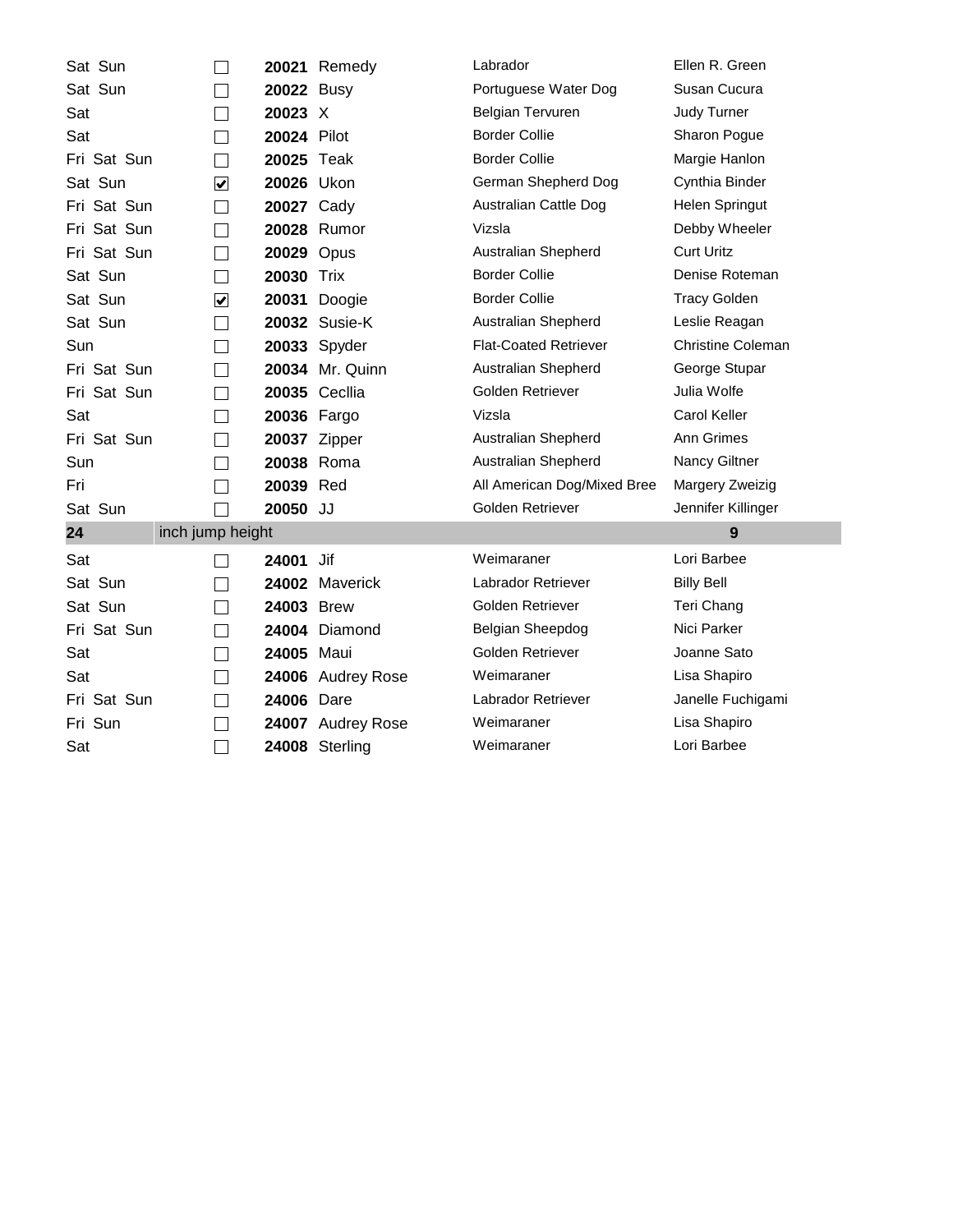### **STANDARD Running Order**

|         | "P"              |       | Arm# Call Name | <b>Breed</b>                | <b>Handler</b>     |
|---------|------------------|-------|----------------|-----------------------------|--------------------|
| 16      | inch jump height |       |                |                             | 2                  |
| Sat     |                  | 16026 | Coco           | All American Dog/Mixed Bree | <b>Stacey Gong</b> |
| Sat Sun |                  | 16027 | <b>Brie</b>    | <b>Border Collie</b>        | Margie Hanlon      |
| 20      | inch jump height |       |                |                             | 4                  |
| Sat Sun | V                | 20040 | kona           | Labrador Retriever          | Molly Donovan      |
| Sat Sun | V                | 20041 | Blade          | <b>Border Collie</b>        | Margie Hanlon      |
| Sat Sun |                  |       | 20042 Twistie  | <b>Border Collie</b>        | Denise Roteman     |
| Sat Sun |                  | 20051 | Ash            | <b>Border Collie</b>        | JoAnn Borchard     |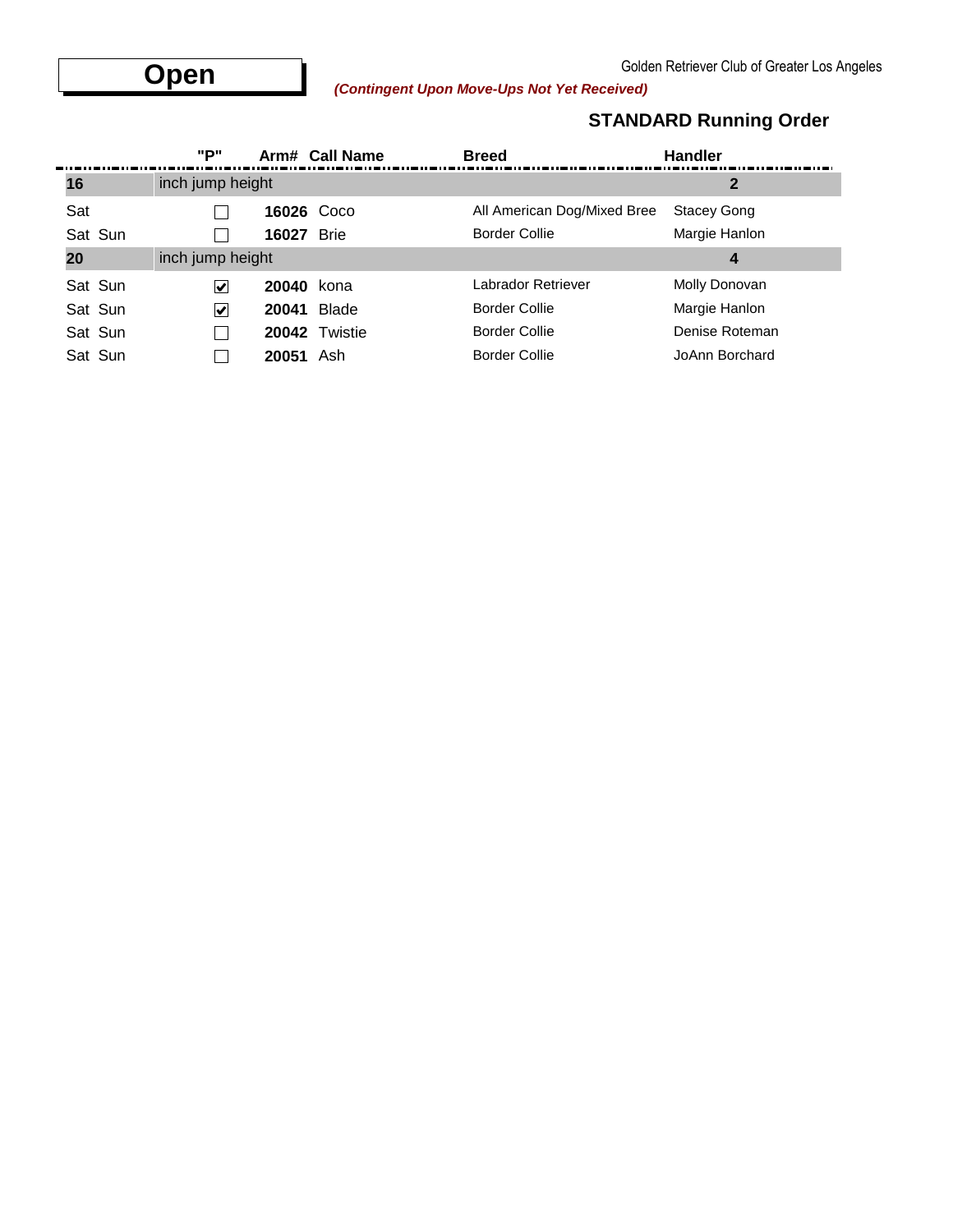# **Novice** (*Contingent Upon Move-Ups Not Yet Received*) Contingent (*Contingent Upon Move-Ups Not Yet Received*)

### **STANDARD Running Order**

|         | "P"                  |                   | Arm# Call Name     | <b>Breed</b>                         | <b>Handler</b>      |
|---------|----------------------|-------------------|--------------------|--------------------------------------|---------------------|
| 12      | inch jump height     |                   |                    |                                      | 4                   |
| Sat Sun | $\blacktriangledown$ |                   | <b>12020 Scout</b> | <b>Rat Terrier</b>                   | Janet K Harlow      |
| Sun     | ⊻                    | 12021             | Wills              | Sussex Spaniel                       | Marta Rallis        |
| Sat     |                      | <b>12022 Azzi</b> |                    | All American Dog/Mixed Bree          | Barbara Zinakorjian |
| Sun     |                      | 12023             | Bentley            | <b>Cavalier King Charles Spaniel</b> | Louis Hirsch        |
| 16      | inch jump height     |                   |                    |                                      | 2                   |
| Sat Sun |                      | 16028             | Jyn Erso           | <b>Border Collie</b>                 | Juanita Kay         |
| Sat Sun | $\blacktriangledown$ | <b>16029 Diva</b> |                    | Australian Shepherd                  | Nina Butler         |
| 20      | inch jump height     |                   |                    |                                      | 3                   |
| Sat     |                      | 20043 Ozzy        |                    | <b>Border Collie</b>                 | Cary Harrison       |
| Sat Sun |                      | 20044             | Tilt               | <b>Flat-Coated Retriever</b>         | Teresa Rodney       |
| Sat     |                      | 24009             | Cooper             | Samoved                              | Darlene Jay         |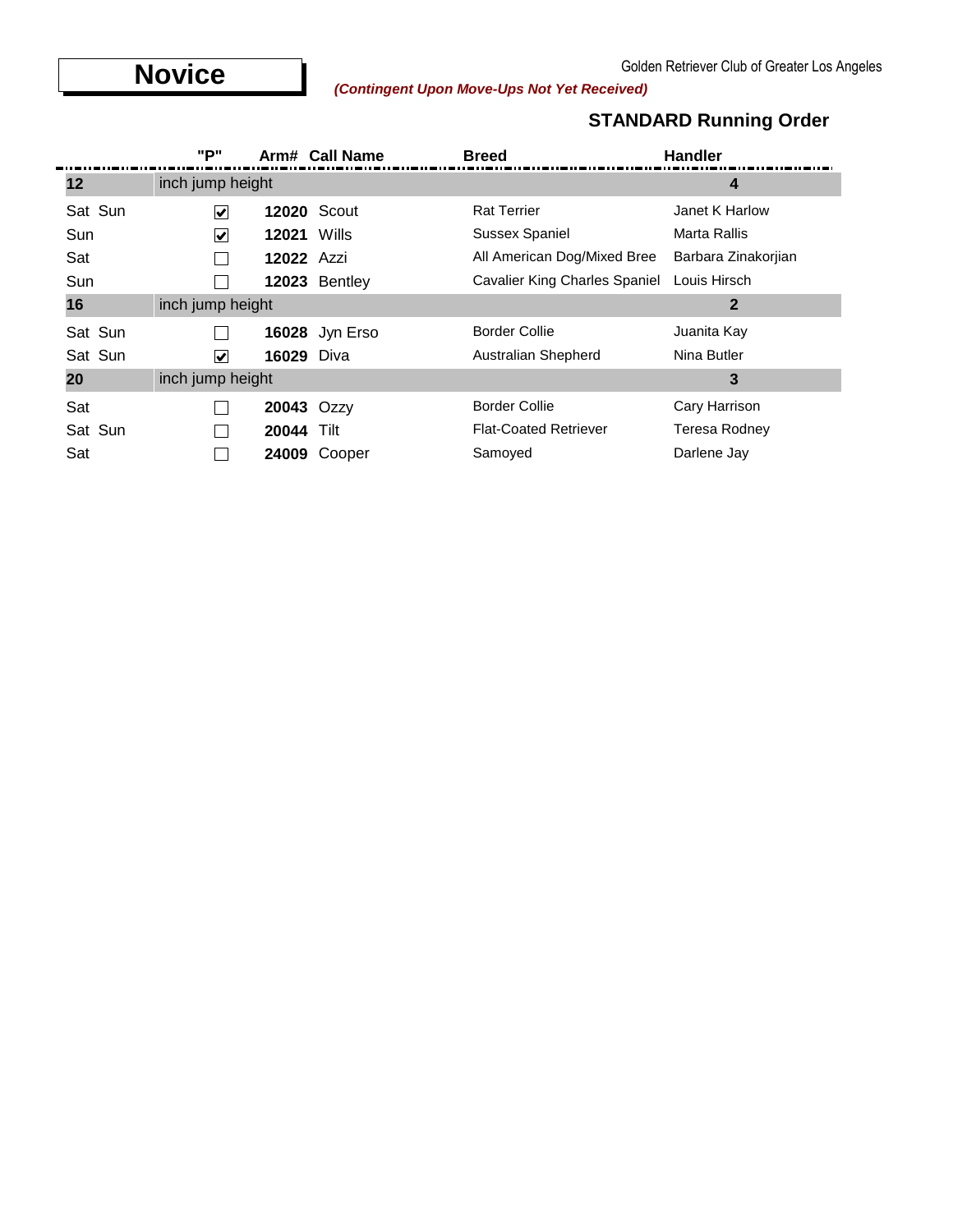# **Excellent/Master** Contingent Upon Move-Ups Not Vet Received)

*(Contingent Upon Move-Ups Not Yet Received)*

#### **JWW Running Order**

|                | "P"                             |                    | Arm# Call Name      | <b>Breed</b>                             | <b>Handler</b>          |
|----------------|---------------------------------|--------------------|---------------------|------------------------------------------|-------------------------|
| 04             | inch jump height                |                    |                     |                                          | 6                       |
| Fri Sat Sun    | ⊻                               | 4001               | Oliver              | <b>Toy Fox Terrier</b>                   | Daneen Fox              |
| Fri Sat Sun    | $\blacktriangledown$            |                    | <b>4002 Gibbs</b>   | West Highland White Terrier              | Mary Ann Neal           |
| Sat Sun        | $\blacktriangledown$            |                    | 4003 Logun          | Norwich Terrier                          | <b>Bob Hodge</b>        |
| Fri            | $\overline{\blacktriangledown}$ | 4004               | Schotzie            | Papillon                                 | <b>Sharon Clark</b>     |
| Sat Sun<br>Fri | $\blacktriangledown$            | 4005               | Stunner             | Papillon                                 | Daneen Fox              |
| Fri            | $\overline{\mathbf{v}}$         |                    | 4006 Jethro         | All American Dog/Mixed Bree              | <b>Sherry Kelly</b>     |
| 08             | inch jump height                |                    |                     |                                          | 13                      |
| Sat Sun        |                                 | 8001               | Shooter             | Papillon                                 | <b>Christine Burton</b> |
| Sat            | $\blacktriangledown$            |                    | 8002 Allegra        | Miniature Schnauzer                      | Francine Markow         |
| Fri Sat Sun    | $\blacktriangledown$            |                    | <b>8003</b> Ryder   | <b>Rat Terrier</b>                       | <b>Candy Clemente</b>   |
| Sat            | $\blacktriangledown$            |                    | <b>8004 Scout</b>   | Pembroke Welsh Corgi                     | Elizabeth G. Chilton    |
| Fri            | $\blacktriangledown$            |                    | 8005 Amy            | Shetland Sheepdog                        | Nadira Banik            |
| Fri Sat Sun    |                                 | 8006 Zen           |                     | Papillon                                 | Daneen Fox              |
| Sat Sun        |                                 |                    | <b>8007 Roxy</b>    | Papillon                                 | <b>Christine Burton</b> |
| Fri Sat Sun    |                                 |                    | <b>8008 Bacc</b>    | <b>Chinese Crested</b>                   | Pam Metzger             |
| Sat Sun        | $\blacktriangledown$            | 8009               | Sassy               | Cocker Spaniel                           | Sue Guzenske            |
| Sat Sun        | $\blacktriangledown$            |                    | <b>8010 Rosie</b>   | <b>Tibetan Terrier</b>                   | Paula Jarabin           |
| Fri Sat Sun    |                                 |                    | <b>8011 Wally</b>   | <b>Toy Fox Terrier</b>                   | Daneen Fox              |
| Sat Sun        |                                 |                    | 8012 Caper          | Papillon                                 | <b>Christine Burton</b> |
| Sat            | $\blacktriangledown$            |                    | 8013 Echo           | Pembroke Welsh Corgi                     | Elizabeth G Chilton     |
| 12             | inch jump height                |                    |                     |                                          | 20                      |
| Sun            |                                 | 12001              | Sadie               | <b>Boston Terrier</b>                    | Nancy Withrow           |
| Sun            |                                 | 12002 Ted          |                     | Poodle                                   | Sue lavello             |
| Sun            | $\blacktriangledown$            |                    | 12003 Norman        | All American Dog/Mixed Bree              | <b>Kristel Suur</b>     |
| Fri Sat Sun    | $\blacktriangledown$            | <b>12004 Evie</b>  |                     | Shetland Sheepdog                        | Carol Lyon              |
| Fri Sat Sun    | $\blacktriangledown$            | 12005 Bear         |                     | Keeshond                                 | <b>Edward Tyler</b>     |
| Sun            | $\blacktriangledown$            | 12006 Ella         |                     | All American Dog/Mixed Bree              | <b>Kristel Suur</b>     |
| Sat            | $\blacktriangledown$            | 12007 Remi         |                     | Poodle                                   | Marcia Siderow          |
| Sat            | $\blacktriangledown$            | 12008 Kaze         |                     | Shiba Inu                                | Liz Dzubay              |
| Fri Sat Sun    | $\mathcal{L}$                   | <b>12009 Burst</b> |                     | <b>Chinese Crested</b>                   | Pam Metzger             |
| Sun            |                                 | <b>12010</b> Spice |                     | Poodle                                   | Sue lavello             |
| Fri Sat Sun    | $\mathcal{L}$                   |                    | <b>12011 Toast</b>  | English Cocker Spaniel                   | Leslie Wilk             |
| Fri Sat        |                                 |                    | 12012 Clooney       | <b>Cavalier King Charles Spaniel</b>     | Tom West                |
| Fri Sat Sun    | $\blacktriangledown$            |                    | 12013 Charlie       | Miniature American Shepherd              | Petra Kearney           |
| Sat Sun        | $\blacktriangledown$            |                    | 12014 Barney        | Miniature Poodle                         | Ronda Harvey            |
| Fri Sat Sun    | $\mathcal{L}$                   |                    | <b>12015</b> Ripple | Smooth Fox Terrier                       | Debby Wheeler           |
| Sat            | $\sim$                          | <b>12016 Pirch</b> |                     | Miniature Schnauzer                      | <b>Francine Markow</b>  |
| Sun            | $\overline{\blacktriangledown}$ |                    | 12017 Skipper       | Cocker Spaniel                           | Sue Guzenske            |
| Fri Sun        |                                 | <b>12018</b> Sage  |                     | Shetland Sheepdog                        | <b>Tawn Sinclair</b>    |
| Fri Sat Sun    | $\overline{\mathbf{v}}$         |                    | <b>12019</b> Windy  | Shetland Sheepdog                        | Carol Lyon              |
| Sat            | $\blacktriangledown$            |                    | 12025 Lizzie        | Nova Scotia Duck Tolling Retr Kim Simons |                         |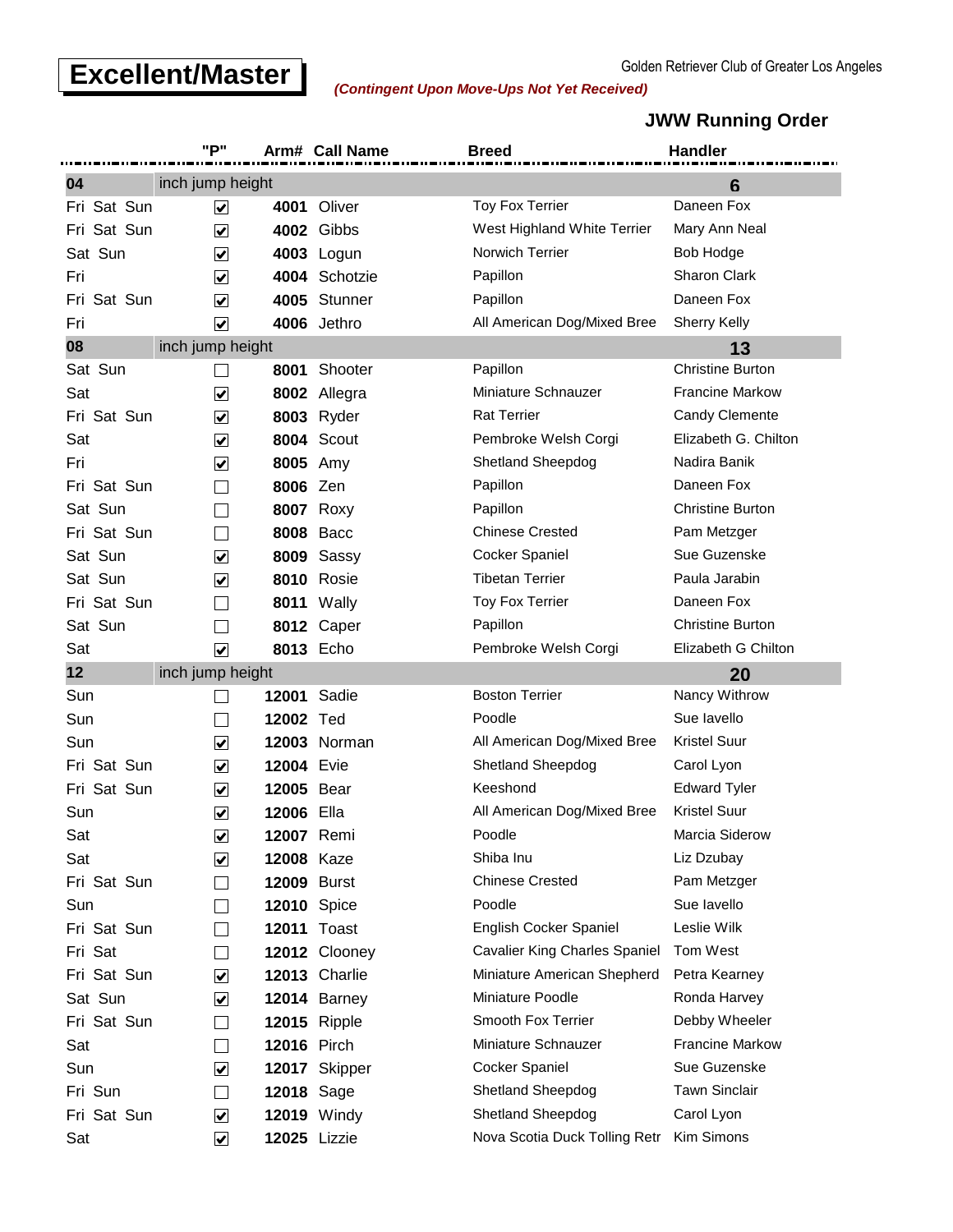| 16                 | inch jump height     |                                  |                       |                                | 24                      |
|--------------------|----------------------|----------------------------------|-----------------------|--------------------------------|-------------------------|
| Fri Sat Sun        |                      | 16001                            | Sami                  | Miniature American Shepherd    | Jeanette Ivie           |
| Sat Sun            | $\blacktriangledown$ | 16002 Cody                       |                       | Australian Shepherd            | Cheri Stone             |
| Fri Sat Sun        | $\blacksquare$       |                                  | 16004 Beckett         | <b>Border Collie</b>           | Sonja Donaldson         |
| Sat                | $\blacktriangledown$ | <b>16005</b> Apple               |                       | Golden Retriever               | Diane Schlesinger       |
| Sat                |                      | 16007 Todd                       |                       | Nova Scotia Duck Tolling Retr  | Kim Simons              |
| Sat                | $\blacktriangledown$ | <b>16008 Stella</b>              |                       | <b>Border Collie</b>           | Cary Harrison           |
| Fri                | $\sim$               |                                  | 16009 DabbaDo         | Miniature American Shepherd    | <b>KC Cooper</b>        |
| Fri Sat Sun        | $\blacktriangledown$ |                                  | 16010 Whiskey         | Australian Shepherd            | Anne Graumann           |
| Sun                | $\blacksquare$       | 16011                            | Gypsy                 | Keeshond                       | Linden Johnson          |
| Fri Sat Sun        | $\blacktriangledown$ |                                  | 16012 Frankie         | Labrador Retriever             | <b>Colleen Thurston</b> |
| Fri Sat Sun        | $\blacksquare$       |                                  | <b>16013 Teddy</b>    | Keeshond                       | Carol Blair             |
| Sat Sun            |                      |                                  | <b>16014</b> Ki (kee) | Australian Shepherd            | Diane Mead              |
| Fri Sat Sun        |                      |                                  | 16015 Champion        | All American Dog/Mixed Bree    | Leslie Wilk             |
| Sat                | $\blacktriangledown$ | 16016 Zoe                        |                       | <b>Bearded Collie</b>          | Pam Remark              |
| Fri                | $\blacktriangledown$ | <b>16017</b> Ninja               |                       | <b>Border Collie</b>           | <b>Sherry Kelly</b>     |
| Fri Sat Sun        |                      |                                  | 16018 Emma            | Keeshond                       | Patti Voyles            |
| Sat Sun<br>Fri     |                      | 16019 Nikki                      |                       | Miniature American Shepherd    | Jeanette Ivie           |
| Fri Sat Sun        | $\blacktriangledown$ | 16020 Rio                        |                       | Golden Retriever               | Teri Chang              |
| Fri Sat Sun        |                      | 16021                            | Loki                  | Keeshond                       | Carol Blair             |
| Fri Sat Sun        | $\checkmark$         |                                  | 16022 Trillian        | Australian Shepherd            | Katrina Parkinson       |
| Fri Sat Sun        |                      | 16023 Zasu                       |                       | <b>Border Collie</b>           | Miki Shannon            |
| Fri Sun            |                      | 16024 Echo                       |                       | Keeshond                       | <b>Tawn Sinclair</b>    |
| Sun                |                      |                                  | 16025 Beckett         | Pumi                           | <b>Barbara Miller</b>   |
| Fri                | $\blacktriangledown$ | <b>16032 scout</b>               |                       | All American Dog/Mixed Bree    | <b>Cathy Straits</b>    |
| 20                 | inch jump height     |                                  |                       |                                | 39<br>Susan Cucura      |
| Sun<br>Fri Sat Sun |                      | 20001                            | Iris                  | Portuguese Water Dog<br>Vizsla | Dixie Hambrick          |
| Sat Sun            |                      | <b>20002</b> Joule<br>20003 Rudy |                       | Australian Shepherd            | Fran Fleck              |
| Sat                |                      |                                  | 20004 Pimms           | Vizsla                         | <b>Carol Keller</b>     |
| Sun                |                      | <b>20005</b> Augie               |                       | Australian Shepherd            | Monica Nolan            |
| Sat Sun            |                      |                                  | <b>20006 Bacon</b>    | <b>Border Collie</b>           | <b>Tracy Golden</b>     |
| Fri Sat            |                      | 20007                            | Izzy                  | Australian Shepherd            | Stephanie Nishimoto     |
| Sat Sun            | $\blacktriangledown$ | 20008 Toby                       |                       | Australian Shepherd            | Leslie Reagan           |
| Fri Sat Sun        |                      | 20009 Elton                      |                       | Golden Retriever               | Julia Wolfe             |
| Fri Sat Sun        |                      |                                  | <b>20010 Fusion</b>   | Australian Shepherd            | Ann Grimes              |
| Sat Sun            |                      | 20011                            | Jordache              | <b>Border Collie</b>           | JJ Birkenshaw           |
| Fri Sat Sun        |                      |                                  | 20013 Zooom           | Australian Shepherd            | George Stupar           |
| Sun                |                      |                                  | <b>20014 Cashel</b>   | <b>Border Collie</b>           | Lilyan Carew            |
| Sat                |                      | 20015 Reef                       |                       | Portuguese Water Dog           | Sandra Ulrich           |
| Sat                | $\blacktriangledown$ | 20016 Koa                        |                       | Golden Retriever               | Joanne Sato             |
| Fri Sat Sun        | $\mathcal{L}$        | <b>20017</b> Juice               |                       | Golden Retriever               | Teri Chang              |
| Sat Sun            |                      |                                  | 20018 Duane O         | Labrador Retriever             | Janet Brown             |
| Fri Sat Sun        |                      |                                  | 20019 Mr. Magoo       | Portuguese Water Dog           | <b>Heather Kelly</b>    |
| Fri Sat Sun        |                      | 20020 Score                      |                       | All American Dog/Mixed Bree    | Teresa Rodney           |
| Sat Sun            |                      | 20021                            | Remedy                | Labrador                       | Ellen R. Green          |
| Sat Sun            |                      | 20022 Busy                       |                       | Portuguese Water Dog           | Susan Cucura            |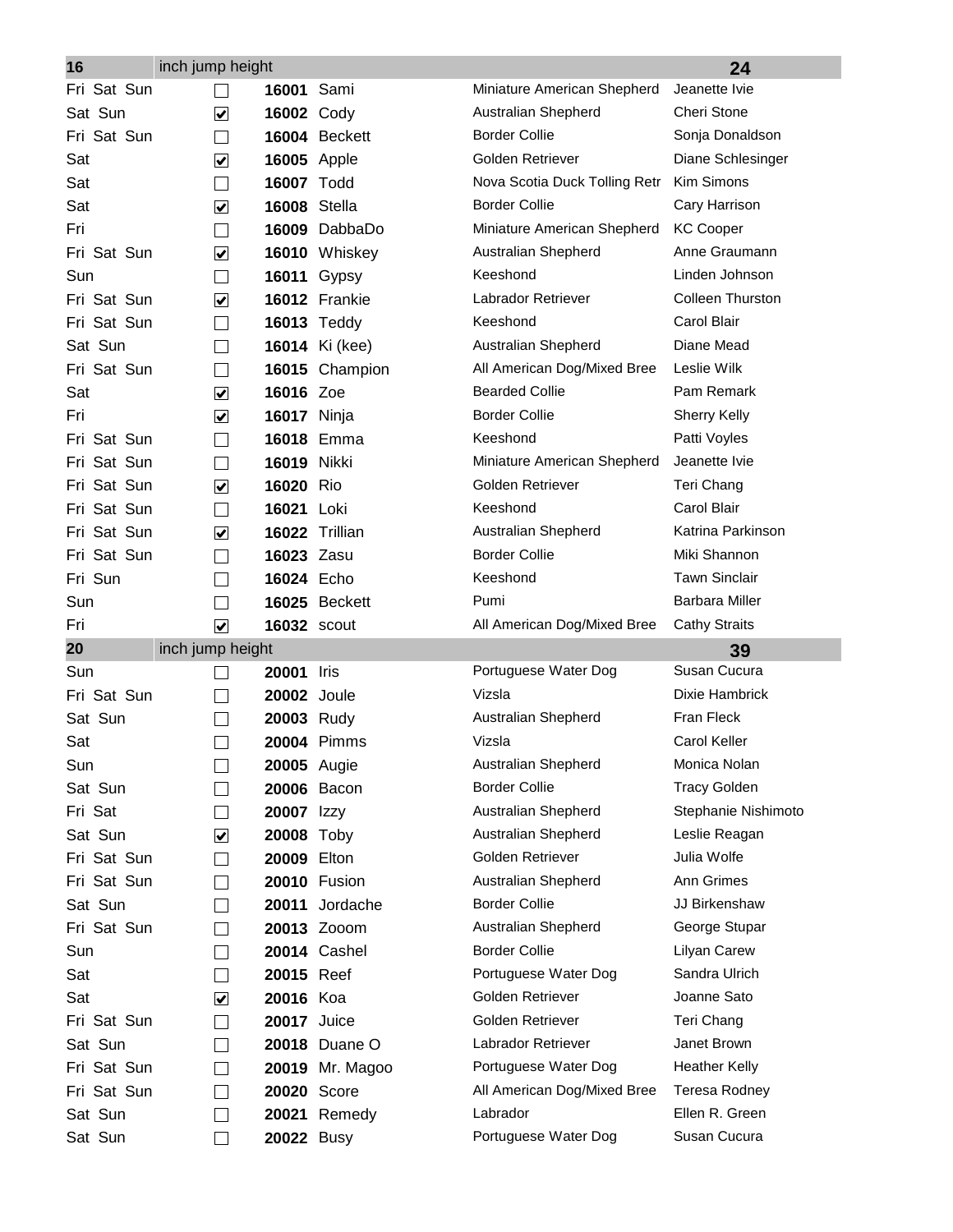| Sat                    |                             | 20023 X           |                        | <b>Belgian Tervuren</b>      | <b>Judy Turner</b>       |
|------------------------|-----------------------------|-------------------|------------------------|------------------------------|--------------------------|
| Fri Sat Sun            | $\sim$                      | 20025 Teak        |                        | <b>Border Collie</b>         | Margie Hanlon            |
| Sat Sun                | $\blacktriangledown$        | 20026 Ukon        |                        | German Shepherd Dog          | Cynthia Binder           |
| Fri Sat Sun            | $\mathbb{R}^2$              | 20027 Cady        |                        | Australian Cattle Dog        | Helen Springut           |
| Fri Sat Sun            |                             |                   | 20028 Rumor            | Vizsla                       | Debby Wheeler            |
| Fri Sat Sun            | $\sim$                      | <b>20029 Opus</b> |                        | Australian Shepherd          | <b>Curt Uritz</b>        |
| Sat Sun                | $\mathcal{L}_{\mathcal{A}}$ | 20030 Trix        |                        | <b>Border Collie</b>         | Denise Roteman           |
| Sat Sun                | $\blacktriangledown$        | 20031             | Doogie                 | <b>Border Collie</b>         | <b>Tracy Golden</b>      |
| Sat Sun                |                             |                   | 20032 Susie-K          | Australian Shepherd          | Leslie Reagan            |
| Sun                    | $\sim$                      |                   | 20033 Spyder           | <b>Flat-Coated Retriever</b> | <b>Christine Coleman</b> |
| Fri Sat Sun            |                             |                   | <b>20034</b> Mr. Quinn | Australian Shepherd          | George Stupar            |
| Fri Sat Sun            | $\mathcal{L}_{\mathcal{A}}$ |                   | 20035 Cecllia          | Golden Retriever             | Julia Wolfe              |
| Sat                    |                             | 20036 Fargo       |                        | Vizsla                       | <b>Carol Keller</b>      |
| Fri Sat Sun            | $\mathcal{L}_{\mathcal{A}}$ | 20037 Zipper      |                        | Australian Shepherd          | Ann Grimes               |
| Sun                    |                             | 20038 Roma        |                        | Australian Shepherd          | Nancy Giltner            |
| Fri                    | T,                          | 20039 Red         |                        | All American Dog/Mixed Bree  | Margery Zweizig          |
| Fri                    | $\blacktriangledown$        | 20048 Ruby        |                        | Golden Retriever             | <b>James Stevens</b>     |
| Sat Sun                |                             | 20050 JJ          |                        | Golden Retriever             | Jennifer Killinger       |
| 24<br>inch jump height |                             |                   |                        |                              | 9                        |
| Sat                    |                             | 24001             | Jif                    | Weimaraner                   | Lori Barbee              |
| Sat Sun                |                             |                   | 24002 Maverick         | Labrador Retriever           | <b>Billy Bell</b>        |
| Sat Sun                |                             | 24003 Brew        |                        | Golden Retriever             | Teri Chang               |
| Fri Sat Sun            | $\mathcal{L}_{\mathcal{A}}$ |                   | 24004 Diamond          | Belgian Sheepdog             | Nici Parker              |
| Sat                    |                             | 24005 Maui        |                        | Golden Retriever             | Joanne Sato              |
| Fri Sat Sun            | $\mathcal{L}$               | 24006 Dare        |                        | Labrador Retriever           | Janelle Fuchigami        |
| Sat                    | $\sim$                      |                   | 24006 Audrey Rose      | Weimaraner                   | Lisa Shapiro             |
| Fri Sun                |                             |                   | 24007 Audrey Rose      | Weimaraner                   | Lisa Shapiro             |
| Sat                    | $\sim$                      |                   | 24008 Sterling         | Weimaraner                   | Lori Barbee              |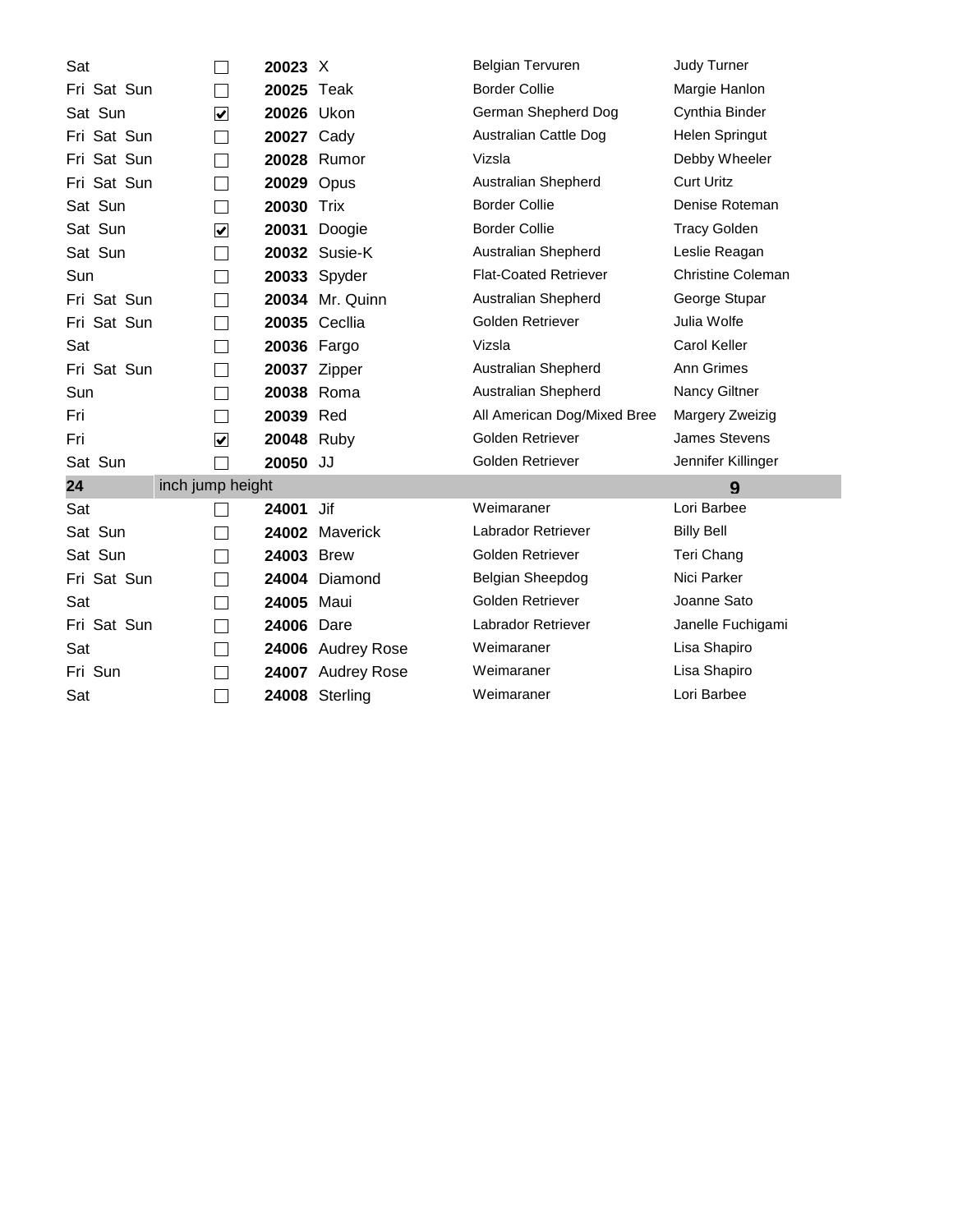# Golden Retriever Club of Greater Los Angeles<br> *(Contingent Upon Move-Ups Not Yet Received)*

|         | "P"                   |                    | Arm# Call Name     | <b>Breed</b>                | <b>Handler</b>      |  |
|---------|-----------------------|--------------------|--------------------|-----------------------------|---------------------|--|
| 16      | inch jump height      |                    |                    |                             | 4                   |  |
| Sat     |                       |                    | 16026 Coco         | All American Dog/Mixed Bree | <b>Stacey Gong</b>  |  |
| Sat Sun |                       | 16027              | <b>Brie</b>        | <b>Border Collie</b>        | Margie Hanlon       |  |
| Sat Sun |                       |                    | 16028 Jyn Erso     | <b>Border Collie</b>        | Juanita Kay         |  |
| Sat Sun | $\blacktriangledown$  | <b>16029 Diva</b>  |                    | Australian Shepherd         | Nina Butler         |  |
| 20      | inch jump height      |                    |                    |                             | 6                   |  |
| Sat     |                       | <b>20024 Pilot</b> |                    | <b>Border Collie</b>        | Sharon Pogue        |  |
| Sat Sun | $\blacktriangleright$ | 20040 kona         |                    | Labrador Retriever          | Molly Donovan       |  |
| Sat Sun | $\blacktriangleright$ |                    | <b>20041 Blade</b> | <b>Border Collie</b>        | Margie Hanlon       |  |
| Sat Sun |                       |                    | 20042 Twistie      | <b>Border Collie</b>        | Denise Roteman      |  |
| Sat Sun |                       |                    | 20046 Boost        | <b>Border Collie</b>        | <b>Tracy Golden</b> |  |
| Sat Sun |                       | 20051 Ash          |                    | <b>Border Collie</b>        | JoAnn Borchard      |  |

### **JWW Running Order**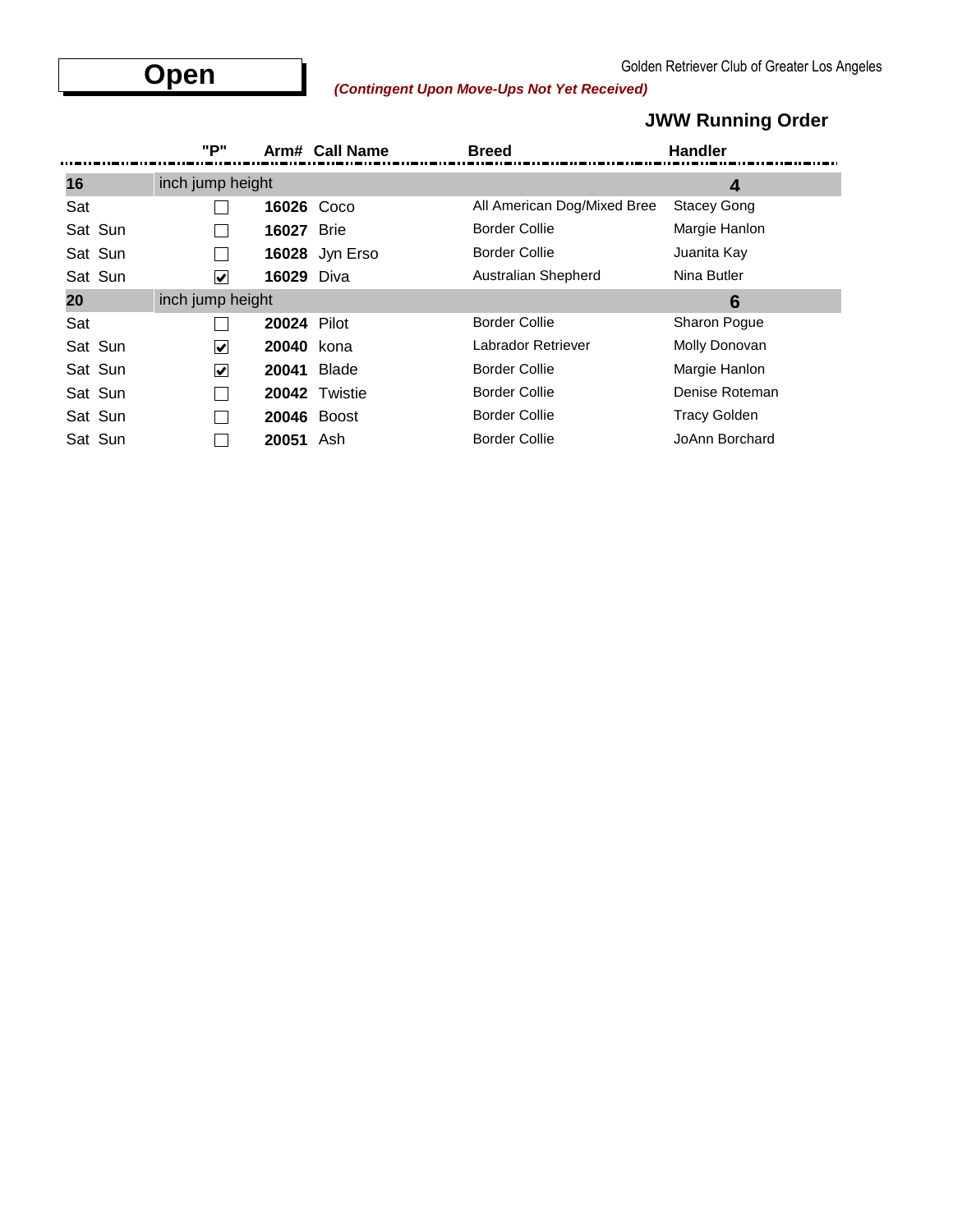# **Novice** (*Contingent Upon Move-Ups Not Yet Received*) Contingent (*Contingent Upon Move-Ups Not Yet Received*)

### **JWW Running Order**

|         | "P"                  |                    | Arm# Call Name      | <b>Breed</b>                         | <b>Handler</b>      |
|---------|----------------------|--------------------|---------------------|--------------------------------------|---------------------|
| 12      | inch jump height     |                    |                     |                                      | 4                   |
| Sat Sun | V                    |                    | <b>12020 Scout</b>  | <b>Rat Terrier</b>                   | Janet K Harlow      |
| Sun     | ⊻                    | <b>12021 Wills</b> |                     | <b>Sussex Spaniel</b>                | Marta Rallis        |
| Sat     |                      | 12022 Azzi         |                     | All American Dog/Mixed Bree          | Barbara Zinakorjian |
| Sun     |                      |                    | 12023 Bentley       | <b>Cavalier King Charles Spaniel</b> | Louis Hirsch        |
| 16      | inch jump height     |                    |                     |                                      | $\overline{2}$      |
| Sun     |                      | 16030              | Jaxson              | Poodle                               | Barbara Muskin      |
| Sun     |                      | 16033 Jazz         |                     | Keeshond                             | Linden Johnson      |
| 20      | inch jump height     |                    |                     |                                      | 4                   |
| Sat Sun | $\blacktriangledown$ | 20031              | Doogie              | <b>Border Collie</b>                 | <b>Tracy Golden</b> |
| Sat     |                      | 20043 Ozzy         |                     | <b>Border Collie</b>                 | Cary Harrison       |
| Sat Sun |                      | 20044              | Tilt                | <b>Flat-Coated Retriever</b>         | Teresa Rodney       |
| Sat     |                      |                    | <b>20047</b> Ranger | Siberian Husky                       | Darlene Jay         |
| 24      | inch jump height     |                    |                     |                                      | 1                   |
| Sat     |                      | 24009              | Cooper              | Samoyed                              | Darlene Jay         |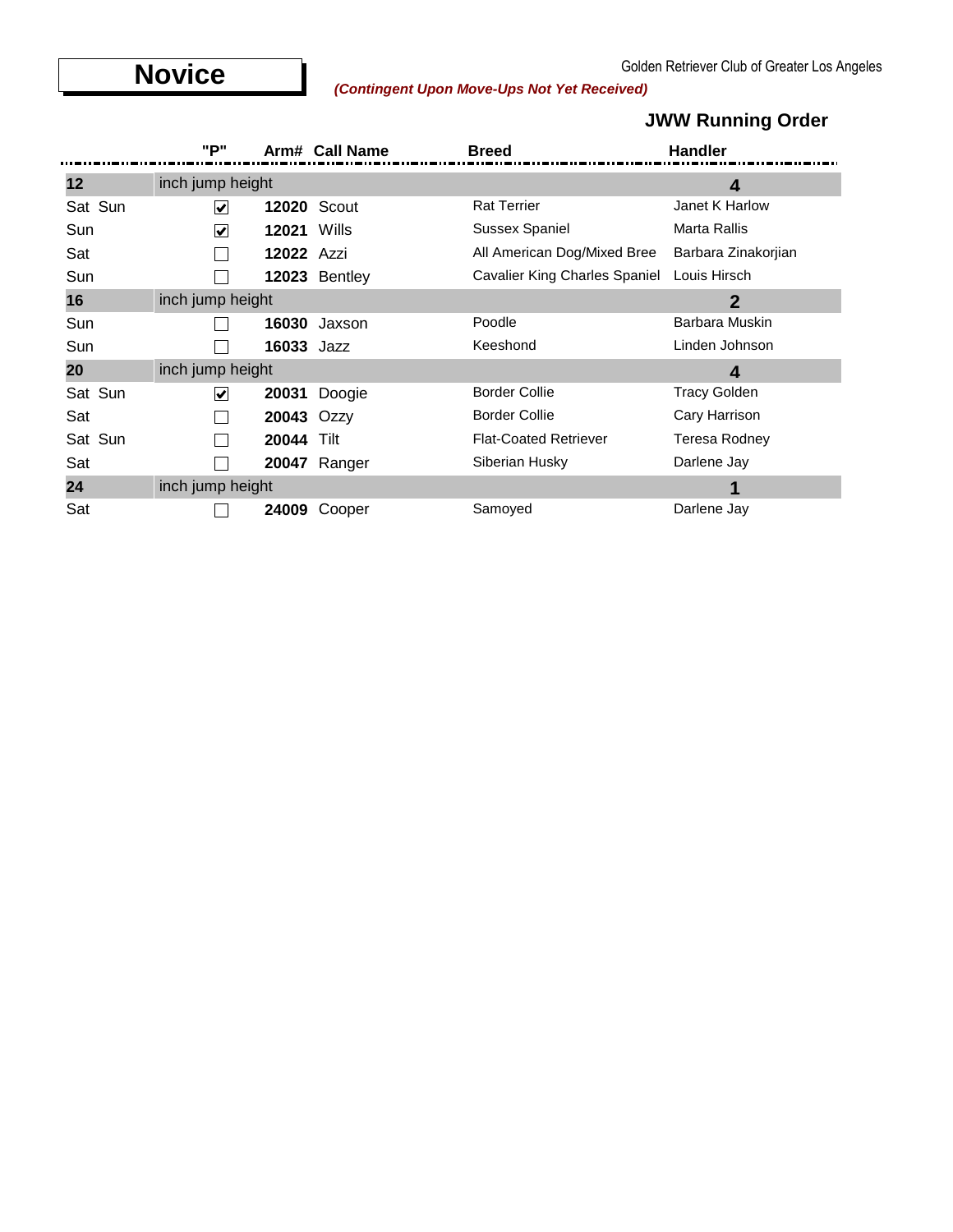### **Combined JHs**<br>Contingent Upon Move-Ups Not Vet Received)

#### *(Contingent Upon Move-Ups Not Yet Received)*

#### **FAST Running Order**

|         | <b>Division</b>  | "P" Arm#                               | <b>Call Name</b>    | <b>Breed</b>                | Handler              |
|---------|------------------|----------------------------------------|---------------------|-----------------------------|----------------------|
| 04      | inch jump height |                                        |                     | $\overline{2}$              |                      |
| Sat     | Ex/Mst           | $\blacktriangledown$                   | <b>4002 Gibbs</b>   | West Highland White Terrier | Mary Ann Neal        |
| Fri     | Novice           | $\blacktriangledown$                   | 4007 Runr           | Papillon                    | <b>SHARON CLARK</b>  |
| 12      | inch jump height |                                        |                     | 5                           |                      |
| Fri Sat | Ex/Mst           | $\blacktriangledown$                   | 12005 Bear          | Keeshond                    | <b>Edward Tyler</b>  |
| Sat     | Ex/Mst           | $\overline{\mathbf{v}}$                | 12007 Remi          | Poodle                      | Marcia Siderow       |
| Sat     | Ex/Mst           | $\overline{\mathbf{v}}$                | 12017 Skipper       | Cocker Spaniel              | Sue Guzenske         |
| Fri     | Ex/Mst           | $\overline{\mathbf{v}}$                | 12024 Cruiser       | Soft Coated Wheaten Terrier | Linda Fussel         |
| Fri Sat | Ex/Mst           | $\blacksquare$                         | <b>12015 Ripple</b> | Smooth Fox Terrier          | Debby Wheeler        |
| 16      | inch jump height |                                        |                     | 15                          |                      |
| Fri Sat | Ex/Mst           | $\blacksquare$                         | 16001 Sami          | Miniature American Shepherd | Jeanette Ivie        |
| Sat     | Ex/Mst           | $\blacktriangledown$                   | <b>16003 Dixie</b>  | Labrador Retriever          | Ellen R. Green       |
| Sat     | Ex/Mst           | $\blacktriangledown$                   | <b>16005</b> Apple  | Golden Retriever            | Diane Schlesinger    |
| Sat     | Ex/Mst           | $\blacktriangledown$<br>16016 Zoe      |                     | <b>Bearded Collie</b>       | Pam Remark           |
| Fri     | Ex/Mst           | $\blacktriangledown$                   | <b>16017</b> Ninja  | <b>Border Collie</b>        | <b>Sherry Kelly</b>  |
| Fri Sat | Ex/Mst           | $\mathcal{L}_{\mathcal{A}}$            | 16018 Emma          | Keeshond                    | Patti Voyles         |
| Fri Sat | Ex/Mst           | $\overline{\phantom{0}}$               | 16019 Nikki         | Miniature American Shepherd | Jeanette Ivie        |
| Sat     | Ex/Mst           | $\Box$                                 | 16023 Zasu          | <b>Border Collie</b>        | Miki Shannon         |
| Fri     | Ex/Mst           | $\blacksquare$                         | 16024 Echo          | Keeshond                    | <b>Tawn Sinclair</b> |
| Fri     | Ex/Mst           | $\blacktriangledown$                   | <b>16032 scout</b>  | All American Dog/Mixed Bree | <b>Cathy Straits</b> |
| Fri Sat | Ex/Mst           | $\blacktriangledown$<br>16034 Trip     |                     | Golden Retriever            | Miki Shannon         |
| Fri     | Ex/Mst           | $\overline{\mathbf{v}}$                | 20048 Ruby          | Golden Retriever            | James Stevens        |
| Sat     | Open             | $\blacktriangledown$                   | <b>16008 Stella</b> | <b>Border Collie</b>        | Cary Harrison        |
| Fri     | Open             | 16027 Brie<br>$\overline{\phantom{0}}$ |                     | <b>Border Collie</b>        | Margie Hanlon        |
| Fri Sat | Novice           | $\blacksquare$                         | 16028 Jyn Erso      | <b>Border Collie</b>        | Juanita Kay          |
| 20      | inch jump height |                                        |                     | 21                          |                      |
| Sat     | Ex/Mst           | ☑                                      | 20008 Toby          | Australian Shepherd         | Leslie Reagan        |
| Fri     | Ex/Mst           | $\blacktriangleright$<br>20041         | <b>Blade</b>        | <b>Border Collie</b>        | Margie Hanlon        |
| Fri Sat | Ex/Mst           |                                        | 20002 Joule         | Vizsla                      | Dixie Hambrick       |
| Sat     | Ex/Mst           | $\blacksquare$                         | 20003 Rudy          | Australian Shepherd         | Fran Fleck           |
| Sat     | Ex/Mst           | $\blacksquare$                         | 20012 Sandy         | Golden Retriever            | Eileen Kickish       |
| Sat     | Ex/Mst           | $\perp$                                | 20018 Duane O       | Labrador Retriever          | Janet Brown          |
| Fri Sat | Ex/Mst           | $\Box$                                 | 20019 Mr. Magoo     | Portuguese Water Dog        | <b>Heather Kelly</b> |
| Sat     | Ex/Mst           | $\Box$                                 | 20021 Remedy        | Labrador                    | Ellen R. Green       |
| Sat     | Ex/Mst           | $\Box$                                 | 20022 Busy          | Portuguese Water Dog        | Susan Cucura         |
| Sat     | Ex/Mst           | 20023 X<br>$\Box$                      |                     | Belgian Tervuren            | Judy Turner          |
| Fri Sat | Ex/Mst           | $\Box$                                 | 20027 Cady          | Australian Cattle Dog       | Helen Springut       |
| Fri Sat | Ex/Mst           | ப                                      | 20028 Rumor         | Vizsla                      | Debby Wheeler        |
| Fri Sat | Ex/Mst           | $\Box$                                 | 20029 Opus          | Australian Shepherd         | <b>Curt Uritz</b>    |
| Sat     | Ex/Mst           | $\Box$                                 | 20032 Susie-K       | Australian Shepherd         | Leslie Reagan        |
| Sat     | Ex/Mst           | $\blacksquare$                         | 20036 Fargo         | Vizsla                      | Carol Keller         |
| Sat     | Open             |                                        | 20042 Twistie       | <b>Border Collie</b>        | Denise Roteman       |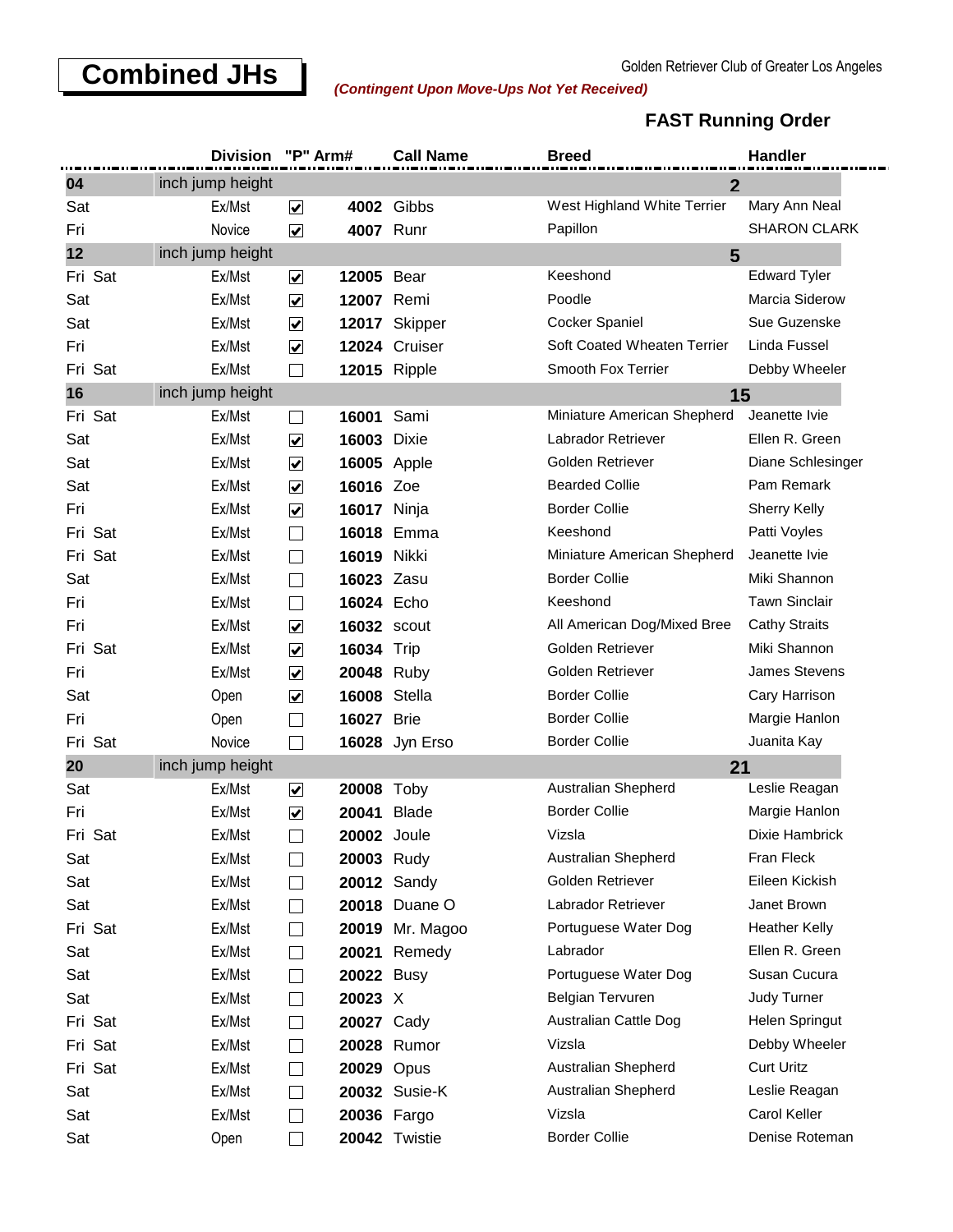| Fri | Novice           | 20015 Reef |             | Portuguese Water Dog         | Sandra Ulrich      |
|-----|------------------|------------|-------------|------------------------------|--------------------|
| Sat | Novice           | 20043 Ozzy |             | <b>Border Collie</b>         | Cary Harrison      |
| Fri | Novice           | 20044      | Tilt        | <b>Flat-Coated Retriever</b> | Teresa Rodnev      |
| Sat | Novice           | 20049      | Milo        | Australian Shepherd          | Fran Fleck         |
| Sat | Novice           | 20050 JJ   |             | Golden Retriever             | Jennifer Killinger |
| 24  | inch jump height |            |             | $\boldsymbol{4}$             |                    |
| Sat | Ex/Mst           | 24002      | Maverick    | Labrador Retriever           | <b>Billy Bell</b>  |
| Sat | Ex/Mst           | 24003      | <b>Brew</b> | Golden Retriever             | Teri Chang         |
|     |                  |            |             |                              |                    |
| Fri | Ex/Mst           | 24004      | Diamond     | Belgian Sheepdog             | Nici Parker        |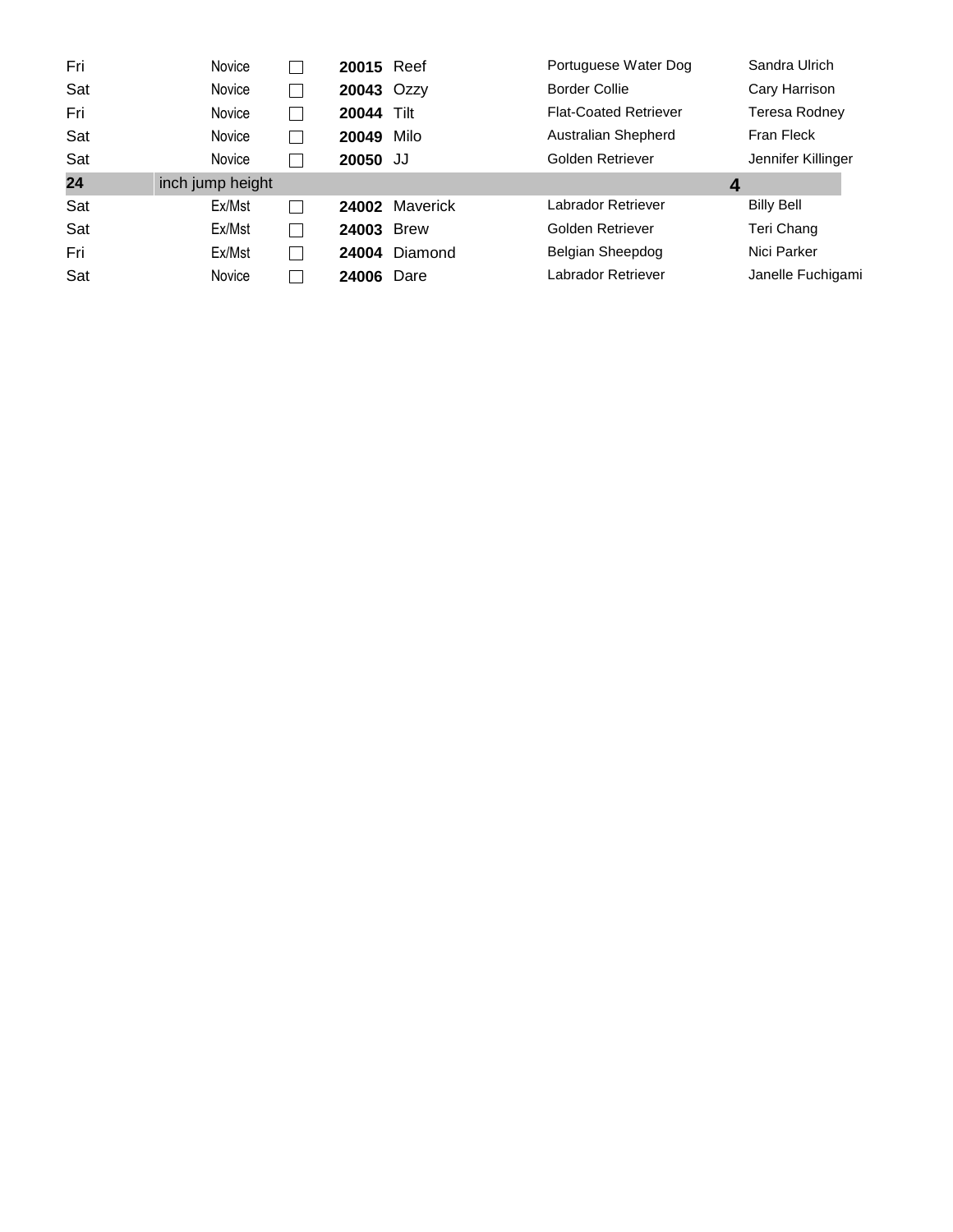# **T2B** Golden Retriever Club of Greater Los Angeles *(Contingent Upon Move-Ups Not Yet Received)*

|         | "P"                     |                    | Arm# Call Name      | <b>Breed</b>                 | <b>Handler</b>           |
|---------|-------------------------|--------------------|---------------------|------------------------------|--------------------------|
| 12      | inch jump height        |                    |                     |                              | 5                        |
| Sun     |                         | 12001              | Sadie               | <b>Boston Terrier</b>        | Nancy Withrow            |
| Fri     |                         |                    | <b>12011 Toast</b>  | English Cocker Spaniel       | Leslie Wilk              |
| Fri Sun |                         |                    | <b>12015 Ripple</b> | Smooth Fox Terrier           | Debby Wheeler            |
| Sun     | $\blacktriangledown$    | 12017              | Skipper             | <b>Cocker Spaniel</b>        | Sue Guzenske             |
| Fri     | $\blacktriangledown$    |                    | 12024 Cruiser       | Soft Coated Wheaten Terrier  | Linda Fussel             |
| 16      | inch jump height        |                    |                     |                              | 16                       |
| Sun     |                         | 16001              | Sami                | Miniature American Shepherd  | Jeanette Ivie            |
| Sun     | $\blacktriangledown$    | <b>16003 Dixie</b> |                     | Labrador Retriever           | Ellen R. Green           |
| Sun     | $\sim$                  | 16006 Luc          |                     | Pyrenean Shepherd            | Dorothy Diehl            |
| Fri Sun | $\blacktriangledown$    |                    | 16012 Frankie       | Labrador Retriever           | <b>Colleen Thurston</b>  |
| Fri     |                         |                    | <b>16013 Teddy</b>  | Keeshond                     | Carol Blair              |
| Fri     | $\blacktriangledown$    | <b>16017</b> Ninja |                     | <b>Border Collie</b>         | <b>Sherry Kelly</b>      |
| Fri Sun |                         |                    | 16018 Emma          | Keeshond                     | Patti Voyles             |
| Fri Sun |                         | 16019 Nikki        |                     | Miniature American Shepherd  | Jeanette Ivie            |
| Fri Sun | $\blacktriangledown$    |                    | 16022 Trillian      | Australian Shepherd          | Katrina Parkinson        |
| Fri Sun | $\sim$                  | 16023 Zasu         |                     | <b>Border Collie</b>         | Miki Shannon             |
| Sun     |                         | 16024 Echo         |                     | Keeshond                     | <b>Tawn Sinclair</b>     |
| Sun     |                         | 16025              | <b>Beckett</b>      | Pumi                         | Barbara Miller           |
| Fri     |                         | 16027              | <b>Brie</b>         | <b>Border Collie</b>         | Margie Hanlon            |
| Sun     | $\blacktriangledown$    | 16031              | <b>Breeze</b>       | <b>Flat-Coated Retriever</b> | <b>Christine Coleman</b> |
| Fri Sun | $\blacktriangledown$    | 16034              | Trip                | Golden Retriever             | Miki Shannon             |
| Fri     | $\blacktriangledown$    | 20048 Ruby         |                     | Golden Retriever             | James Stevens            |
| 20      | inch jump height        |                    |                     |                              | 25                       |
| Sun     |                         | 20001              | Iris                | Portuguese Water Dog         | Susan Cucura             |
| Fri Sun |                         | <b>20002</b> Joule |                     | Vizsla                       | Dixie Hambrick           |
| Sun     |                         | 20003 Rudy         |                     | Australian Shepherd          | Fran Fleck               |
| Sun     |                         | 20006              | Bacon               | <b>Border Collie</b>         | <b>Tracy Golden</b>      |
| Sun     | $\overline{\checkmark}$ | 20008 Toby         |                     | <b>Australian Shepherd</b>   | Leslie Reagan            |
| Sun     |                         |                    | <b>20010 Fusion</b> | Australian Shepherd          | Ann Grimes               |
| Sun     |                         |                    | 20014 Cashel        | <b>Border Collie</b>         | Lilyan Carew             |
| Fri     |                         | 20015 Reef         |                     | Portuguese Water Dog         | Sandra Ulrich            |
| Fri Sun |                         | <b>20017</b> Juice |                     | Golden Retriever             | Teri Chang               |
| Sun     |                         |                    | 20018 Duane O       | Labrador Retriever           | Janet Brown              |
| Fri Sun |                         | 20019              | Mr. Magoo           | Portuguese Water Dog         | <b>Heather Kelly</b>     |
| Sun     |                         | 20021              | Remedy              | Labrador                     | Ellen R. Green           |
| Sun     |                         | 20022 Busy         |                     | Portuguese Water Dog         | Susan Cucura             |
| Fri Sun |                         | 20027 Cady         |                     | Australian Cattle Dog        | Helen Springut           |
| Fri Sun |                         |                    | 20028 Rumor         | Vizsla                       | Debby Wheeler            |
| Fri Sun |                         | 20029 Opus         |                     | Australian Shepherd          | <b>Curt Uritz</b>        |
| Sun     |                         | 20030 Trix         |                     | <b>Border Collie</b>         | Denise Roteman           |
| Sun     |                         |                    | 20032 Susie-K       | Australian Shepherd          | Leslie Reagan            |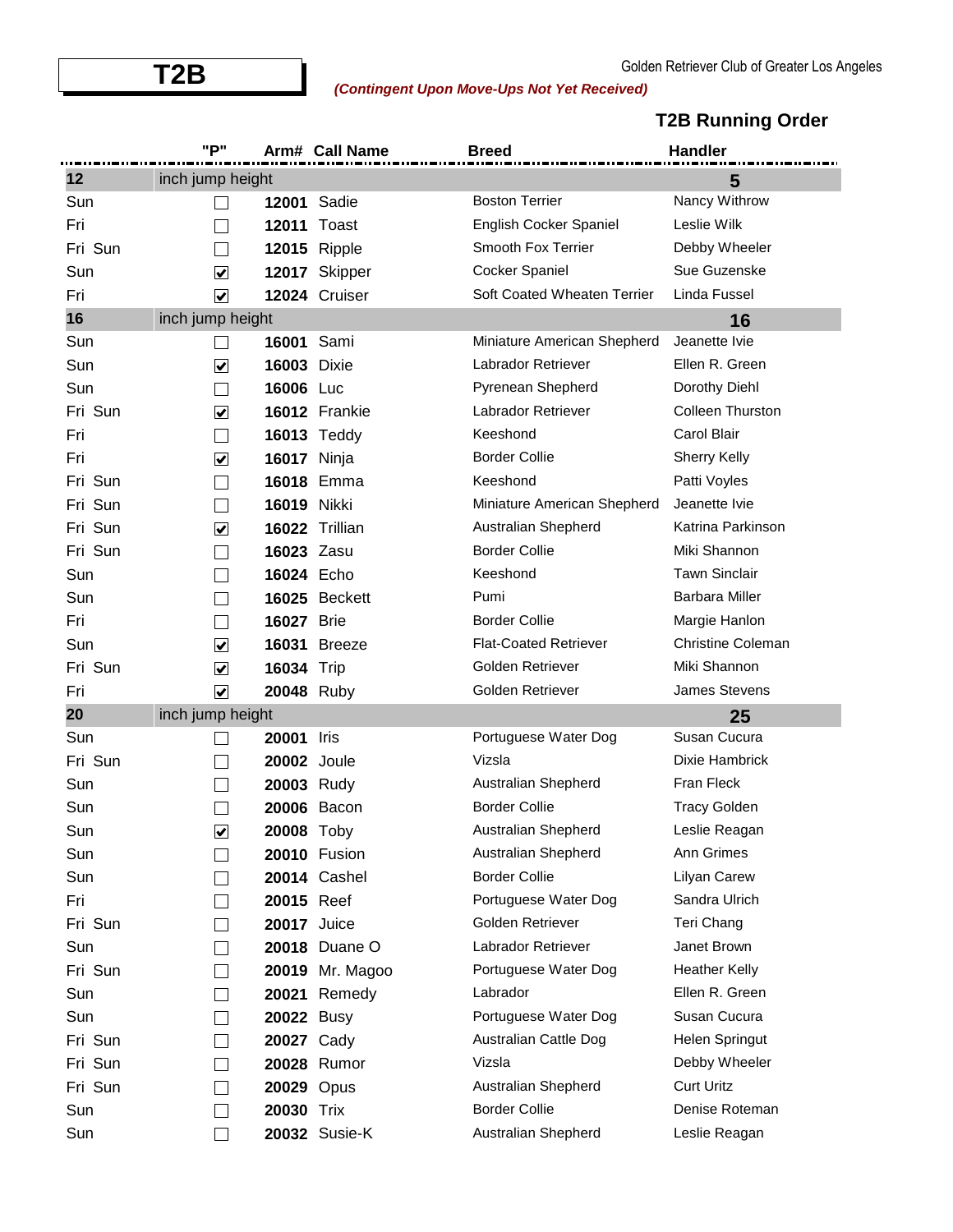| Sun     |                                    |                    | 20033 Spyder   | <b>Flat-Coated Retriever</b> | <b>Christine Coleman</b> |
|---------|------------------------------------|--------------------|----------------|------------------------------|--------------------------|
| Sun     |                                    | 20038 Roma         |                | Australian Shepherd          | Nancy Giltner            |
| Sun     |                                    |                    | 20042 Twistie  | <b>Border Collie</b>         | Denise Roteman           |
| Fri     |                                    | <b>20044 Tilt</b>  |                | <b>Flat-Coated Retriever</b> | Teresa Rodney            |
| Sun     |                                    | <b>20046 Boost</b> |                | <b>Border Collie</b>         | <b>Tracy Golden</b>      |
| Sun     |                                    | 20049              | Milo           | Australian Shepherd          | Fran Fleck               |
| Sun     |                                    | 20050 JJ           |                | Golden Retriever             | Jennifer Killinger       |
| 24      | inch jump height<br>$\overline{2}$ |                    |                |                              |                          |
| Sun     |                                    |                    | 24002 Maverick | Labrador Retriever           | <b>Billy Bell</b>        |
| Fri Sun |                                    | 24006              | Dare           | Labrador Retriever           | Janelle Fuchigami        |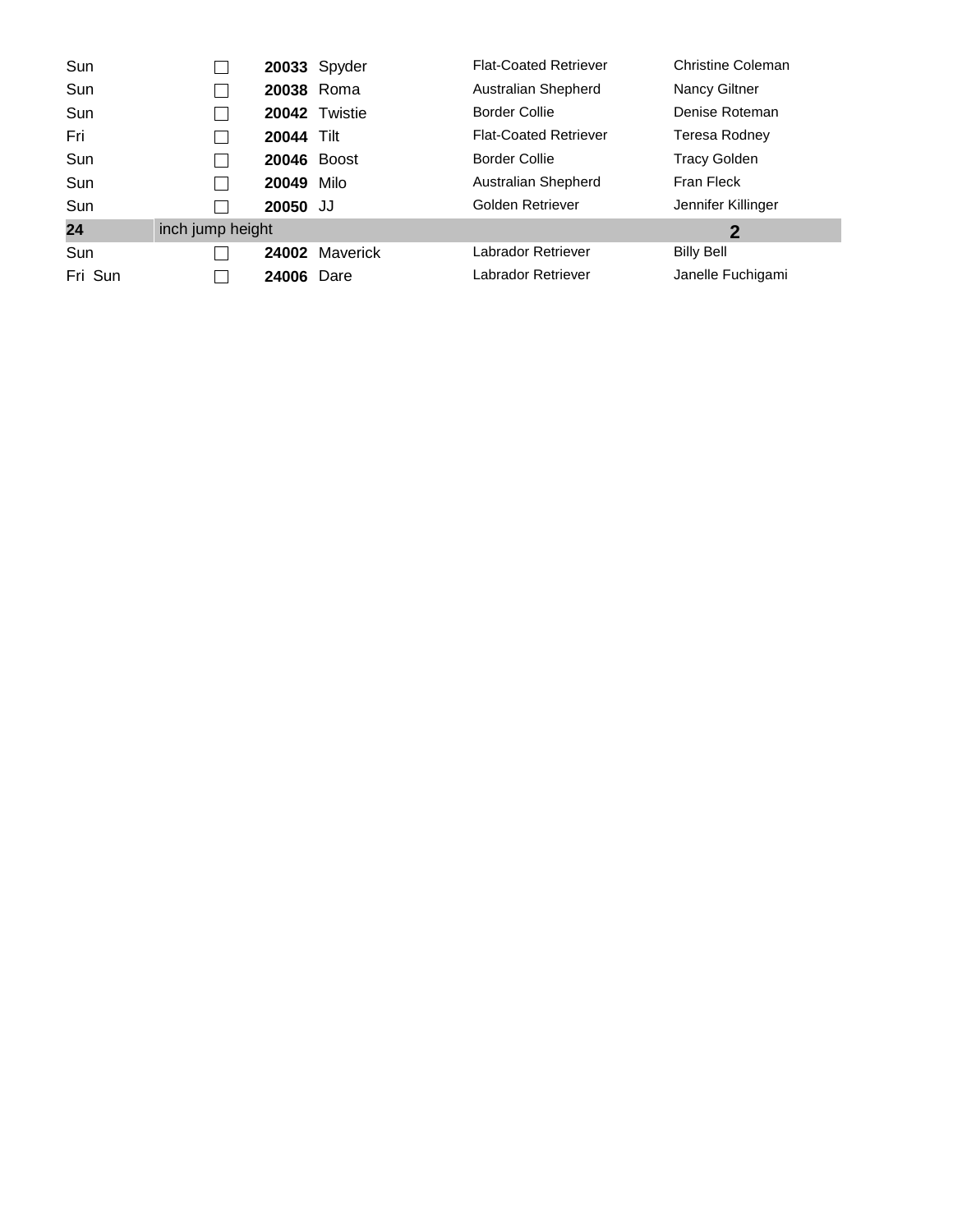$\blacksquare$ 

# Golden Retriever Club of Greater Los Angeles<br>Contingent Upon Move-Ups Not Yet Received)

|         | Height<br>Card          |                                    |                    | <b>STANDARD Running Order</b> |                         |  |
|---------|-------------------------|------------------------------------|--------------------|-------------------------------|-------------------------|--|
|         | On-File                 |                                    | Arm# Call Name     | <b>Breed</b>                  | <b>Handler</b>          |  |
| 12      | inch jump height        |                                    |                    |                               | 1                       |  |
| Sat     | $\blacktriangledown$    |                                    | 12017 Skipper      | <b>Cocker Spaniel</b>         | Sue Guzenske            |  |
| 16      | inch jump height        |                                    |                    |                               | 8                       |  |
| Fri Sat | $\blacktriangledown$    | 16001                              | Sami               | Miniature American Shepherd   | Jeanette Ivie           |  |
| Fri     | $\blacktriangledown$    | 16006                              | Luc                | Pyrenean Shepherd             | Dorothy Diehl           |  |
| Fri     |                         |                                    | 16009 DabbaDo      | Miniature American Shepherd   | <b>KC Cooper</b>        |  |
| Sat     | $\overline{\mathbf{v}}$ |                                    | 16012 Frankie      | <b>Labrador Retriever</b>     | <b>Colleen Thurston</b> |  |
| Sat     | $\blacktriangledown$    |                                    | 16014 Ki (kee)     | Australian Shepherd           | Diane Mead              |  |
| Fri Sat | $\blacktriangledown$    | 16019 Nikki                        |                    | Miniature American Shepherd   | Jeanette Ivie           |  |
| Fri Sat | $\blacktriangledown$    | 16023 Zasu                         |                    | <b>Border Collie</b>          | Miki Shannon            |  |
| Fri     | $\blacktriangledown$    | 16024 Echo                         |                    | Keeshond                      | <b>Tawn Sinclair</b>    |  |
| 20      |                         | inch jump height<br>$\overline{7}$ |                    |                               |                         |  |
| Fri Sat | $\blacktriangledown$    | <b>20002</b> Joule                 |                    | Vizsla                        | Dixie Hambrick          |  |
| Sat     | $\blacktriangledown$    |                                    | 20006 Bacon        | <b>Border Collie</b>          | <b>Tracy Golden</b>     |  |
| Sat     | $\blacktriangledown$    | 20011                              | Jordache           | <b>Border Collie</b>          | JJ Birkenshaw           |  |
| Sat     | $\blacktriangledown$    |                                    | <b>20012 Sandy</b> | Golden Retriever              | Eileen Kickish          |  |
| Sat     | $\blacktriangledown$    |                                    | 20018 Duane O      | Labrador Retriever            | Janet Brown             |  |
| Fri Sat | $\blacklozenge$         |                                    | 20019 Mr. Magoo    | Portuguese Water Dog          | <b>Heather Kelly</b>    |  |
| Sat     | $\blacktriangledown$    | 20030 Trix                         |                    | <b>Border Collie</b>          | Denise Roteman          |  |
| 24      | inch jump height        |                                    |                    |                               | $\overline{2}$          |  |
| Fri Sat | $\overline{\mathbf{v}}$ |                                    | 24004 Diamond      | Belgian Sheepdog              | Nici Parker             |  |
| Sat     | $\overline{\mathbf{v}}$ | 24006 Dare                         |                    | Labrador Retriever            | Janelle Fuchigami       |  |